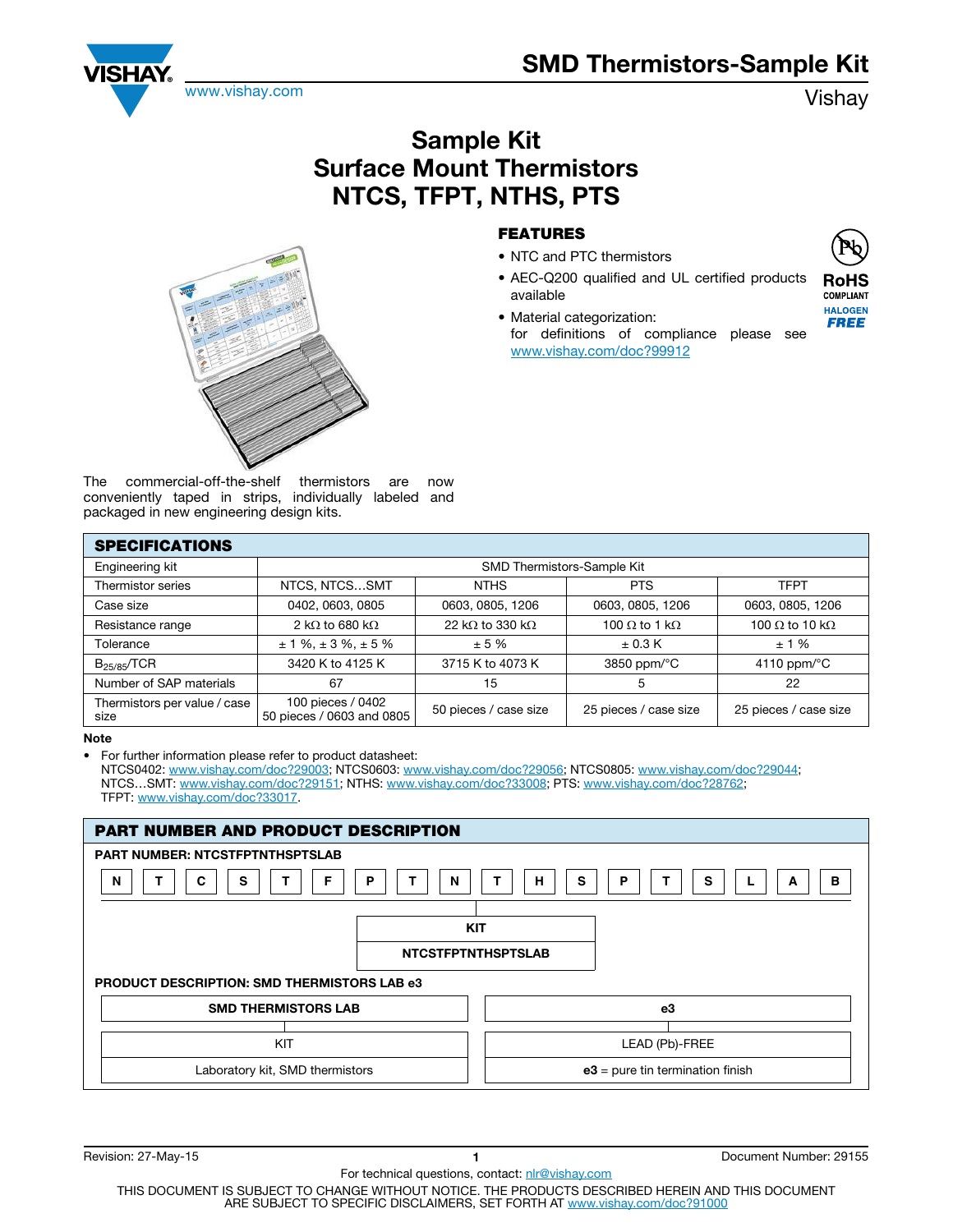



www.vishay.com **Vishay.com** 

| <b>ELECTRICAL DATA AND ORDERING INFORMATION</b> |                         |                         |                                  |                              |                                  |  |  |
|-------------------------------------------------|-------------------------|-------------------------|----------------------------------|------------------------------|----------------------------------|--|--|
| <b>NTCS AND NTHS SERIES</b>                     |                         |                         |                                  |                              |                                  |  |  |
| <b>SAP MATERIAL</b>                             | $R_{25}$ -VALUE<br>(kΩ) | TOL. ON $R_{25}$<br>(%) | <b>B</b> <sub>25/85</sub><br>(K) | <b>TOL. ON B25/85</b><br>(%) | <b>CURVE</b>                     |  |  |
| NTCS0402E3472HMT                                | 4.7                     | ± 3                     | 3595                             | ± 3                          | $\blacksquare$                   |  |  |
| NTCS0402E3472JMT                                | 4.7                     | ± 5                     | 3595                             | ± 3                          | $\overline{\phantom{a}}$         |  |  |
| NTCS0402E3103FLT                                | 10                      | ±1                      | 3490                             | ± 3                          | $\sim$                           |  |  |
| NTCS0402E3103HLT                                | 10                      | ± 3                     | 3490                             | $\pm$ 3                      | $\blacksquare$                   |  |  |
| NTCS0402E3103HHT                                | 10                      | ± 3                     | 3950                             | $\pm$ 3                      | $\blacksquare$                   |  |  |
| NTCS0402E3103JHT                                | 10                      | ± 5                     | 3950                             | ± 3                          | $\blacksquare$                   |  |  |
| NTCS0402E3153HHT                                | 15                      | ± 3                     | 3965                             | ± 3                          | $\blacksquare$                   |  |  |
| NTCS0402E3153JHT                                | 15                      | $\pm$ 5                 | 3965                             | ± 3                          | $\blacksquare$                   |  |  |
| NTCS0402E3223HMT                                | 22                      | ± 3                     | 3590                             | ± 3                          | $\blacksquare$                   |  |  |
| NTCS0402E3223JMT                                | 22                      | ± 5                     | 3590                             | ± 3                          | $\sim$                           |  |  |
| NTCS0402E3333HMT                                | 33                      | ± 3                     | 3670                             | ± 3                          | $\blacksquare$                   |  |  |
| NTCS0402E3333JMT                                | 33                      | $\pm$ 5                 | 3670                             | ± 3                          | $\blacksquare$                   |  |  |
| NTCS0402E3473FXT                                | 47                      | ±1                      | 4075                             | ± 3                          | $\blacksquare$                   |  |  |
| NTCS0402E3473HXT                                | 47                      | ± 3                     | 4075                             | ± 3                          | $\blacksquare$                   |  |  |
| NTCS0402E3683HHT                                | 68                      | ± 3                     | 3910                             | ± 3                          | $\blacksquare$                   |  |  |
| NTCS0402E3683JHT                                | 68                      | $\pm$ 5                 | 3910                             | ± 3                          | $\blacksquare$                   |  |  |
| NTCS0402E3104FHT                                | 100                     | ±1                      | 3950                             | $\pm$ 3                      | $\blacksquare$                   |  |  |
| NTCS0402E3104HHT                                | 100                     | ± 3                     | 3950                             | ± 3                          | $\blacksquare$                   |  |  |
| NTCS0402E3214SMT                                | 210                     | ±1                      | 3590                             | ± 1                          | $\blacksquare$                   |  |  |
| NTCS0603E3202JLT                                | $\overline{2}$          | ± 5                     | 3420                             | ± 1                          | $\blacksquare$                   |  |  |
| NTCS0603E3222FMT                                | 2.2                     | ±1                      | 3520                             | ± 1                          | $\blacksquare$                   |  |  |
| NTCS0603E3272FMT                                | 2.7                     | ±1                      | 3600                             | ±1                           | $\blacksquare$                   |  |  |
| NTCS0603E3472FHT                                | 4.7                     | ±1                      | 3830                             | ± 1                          | $\blacksquare$                   |  |  |
| NTCS0603E3472HHT                                | 4.7                     | ± 3                     | 3830                             | ± 1                          | $\sim$                           |  |  |
| NTCS0603E3103FLT                                | 10                      | ±1                      | 3435                             | ± 1                          | $\blacksquare$                   |  |  |
| NTCS0603E3103HLT                                | 10                      | ± 3                     | 3435                             | ±1                           | $\blacksquare$                   |  |  |
| NTCS0603E3103FMT                                | 10                      | ±1                      | 3610                             | ± 1                          | $\sim$                           |  |  |
| NTCS0603E3103HMT                                | 10                      | ± 3                     | 3610                             | ±1                           | $\blacksquare$                   |  |  |
| NTCS0603E3103FHT<br>NTCS0603E3103HHT            | 10                      | ±1                      | 3960                             | ±1                           | $\blacksquare$<br>$\blacksquare$ |  |  |
| NTCS0603E3153FMT                                | 10<br>15                | ± 3<br>±1               | 3960<br>3600                     | ±1                           | $\blacksquare$                   |  |  |
| NTCS0603E3153HMT                                | 15                      | ± 3                     | 3600                             | ± 1<br>±1                    | $\sim$                           |  |  |
| NTCS0603E3223FMT                                | 22                      | ±1                      | 3730                             | ± 1                          | $\blacksquare$                   |  |  |
| NTCS0603E3223HMT                                | 22                      | ± 3                     | 3730                             | ±1                           | $\blacksquare$                   |  |  |
| NTCS0603E3333FHT                                | 33                      | ±1                      | 3860                             | ±1                           | $\blacksquare$                   |  |  |
| NTCS0603E3333HHT                                | 33                      | ± 3                     | 3860                             | ±1                           | $\blacksquare$                   |  |  |
| NTCS0603E3473FHT                                | 47                      | ±1                      | 3960                             | ± 1                          | $\sim$                           |  |  |
| NTCS0603E3473HHT                                | 47                      | ± 3                     | 3960                             | ±1                           | $\blacksquare$                   |  |  |
| NTCS0603E3683FHT                                | 68                      | ±1                      | 3985                             | ±1                           | $\sim$                           |  |  |
| NTCS0603E3683HHT                                | 68                      | ± 3                     | 3985                             | ± 1                          | $\sim$                           |  |  |
| NTCS0603E3104FXT                                | 100                     | ±1                      | 4100                             | ±1                           | $\sim$                           |  |  |
| NTCS0603E3104HXT                                | 100                     | ± 3                     | 4100                             | ± 1                          | $\blacksquare$                   |  |  |
| NTCS0603E3124SMT                                | 122                     | ±1                      | 3590                             | ±1                           | $\sim$                           |  |  |
| NTCS0805E3222FMT                                | 2.2                     | ±1                      | 3600                             | ±1                           | $\sim$                           |  |  |
| NTCS0805E3472FMT                                | 4.7                     | ±1                      | 3500                             | ±1                           | $\sim$                           |  |  |
| NTCS0805E3103FLT                                | 10                      | ± 1                     | 3430                             | ± 3                          | $\blacksquare$                   |  |  |
| NTCS0805E3103HLT                                | 10                      | ± 3                     | 3430                             | ± 3                          | $\blacksquare$                   |  |  |
| NTCS0805E3103FMT                                | 10                      | ± 1                     | 3570                             | $\pm$ 3                      | $\overline{\phantom{a}}$         |  |  |
| NTCS0805E3103HMT                                | 10                      | ± 3                     | 3570                             | ± 3                          | $\sim$                           |  |  |
| NTCS0805E3103FHT                                | 10                      | ± 1                     | 3940                             | ±1                           | $\sim$                           |  |  |
| NTCS0805E3103HHT                                | 10                      | ± 3                     | 3940                             | ±1                           | $\sim$                           |  |  |
| NTCS0805E3153FMT                                | 15                      | ±1                      | 3700                             | ± 1                          | $\sim$                           |  |  |
| NTCS0805E3223FHT                                | 22                      | ±1                      | 3800                             | ±1                           | $\sim$                           |  |  |
| NTCS0805E3333FHT                                | 33                      | ± 1                     | 3920                             | ±1                           | $\sim$                           |  |  |
| NTCS0805E3473FHT                                | 47                      | ±1                      | 3960                             | ±1                           | $\sim$                           |  |  |
| NTCS0805E3683FXT<br>NTCS0805E3683HXT            | 68                      | ±1                      | 4100                             | ± 1                          | $\blacksquare$                   |  |  |
|                                                 | 68                      | ± 3                     | 4100                             | ± 1                          | $\sim$                           |  |  |

For technical questions, contact: nlr@vishay.com

Revision: 27-May-15 2 Document Number: 29155

THIS DOCUMENT IS SUBJECT TO CHANGE WITHOUT NOTICE. THE PRODUCTS DESCRIBED HEREIN AND THIS DOCUMENT<br>ARE SUBJECT TO SPECIFIC DISCLAIMERS, SET FORTH AT <u>www.vishay.com/doc?91000</u>